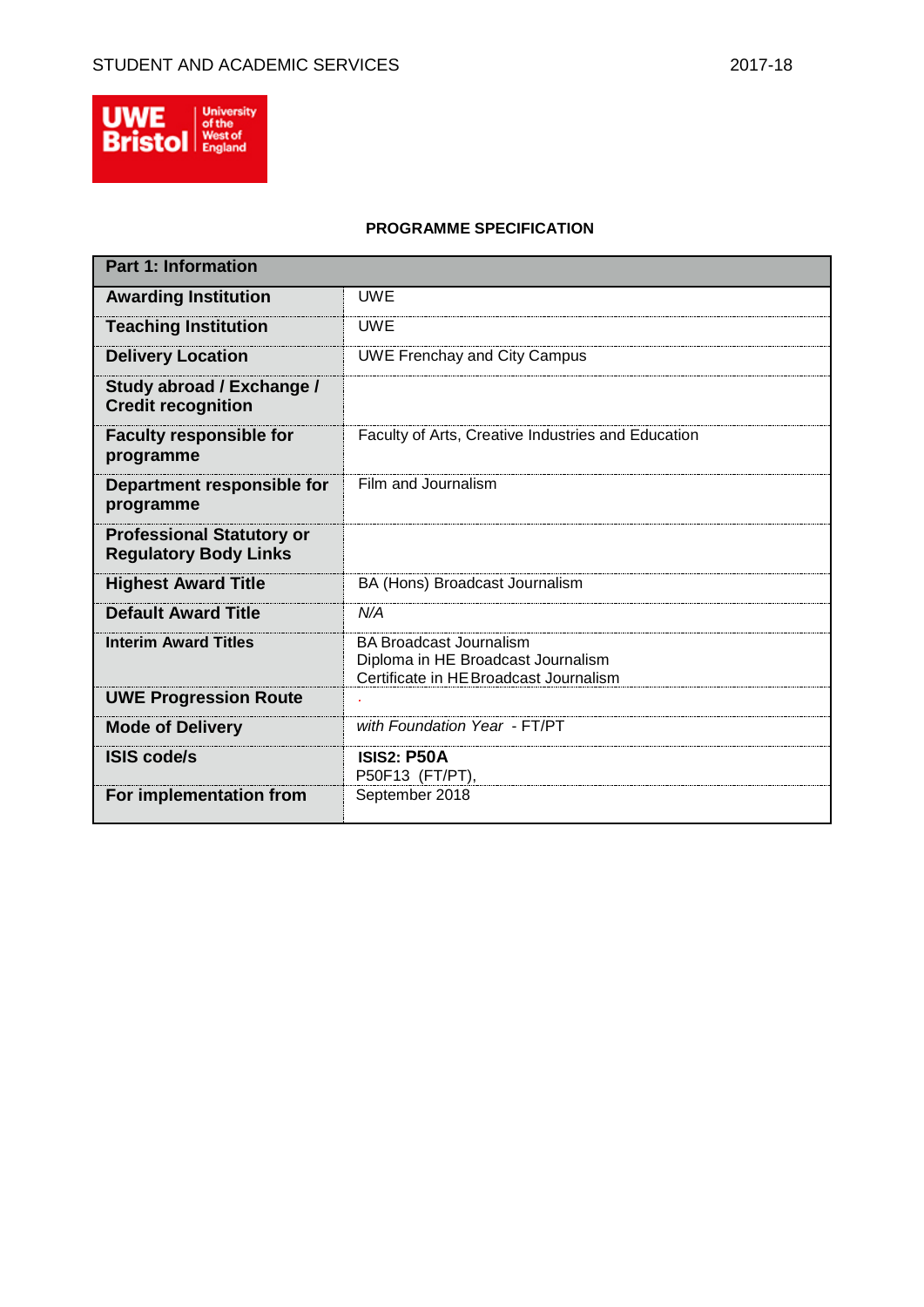## **Part 2: Educational Aims of the Programme**

### Overall Aim

The overall aim is to enable students to develop skills, knowledge and understanding in journalism across all media platforms, alongside an understanding of the local and global political, economic and media contexts in which journalists work. Its utility to students will stem from a fully immersed engagement with up to date production technologies combined with writing and production skills ensuring graduates of this programme are employable across a range of communication industries in the public and privatesector.

The award complies fully with guidelines issued by the Broadcast Journalism Training Council, and the modules and award structure reflect the commitment to achieving professional standards as detailed by the industry, alongside academic and theoretical perspectives designed to produce reflective practitioners.

Level 0 consists of four year-long 30 credit modules in which the main focus is on the acquisition both of appropriate academic skills and of an awareness of the relevance to their future pathway in English Literature, English Literature with Writing, English and History, English Language and Literature, History, English Language and Linguistics, Creative and Professional Writing, Media and Cultural Production, Media Culture and Communication, Film Studies, Film Studies and Literature, Liberal Arts, Broadcast Journalism, Journalism and Public Relations, or Media and Journalism. **Academic Skills in Arts and Humanities (**UPCNA7**-30-0)** will act as a "spine" to the year, supporting the other three modules through a variety of assessment methods. Students will be encouraged to develop as reflective learners and to understand the importance of the UWE graduate attributes. The teaching methods are designed to engage students and develop their core skills and confidence.

**Programme requirements for the purposes of the Higher Education Achievement Record (HEAR)**

Students on the programme develop industry-standard news production skills across a variety of platforms using the latest equipment. The develop skills in the sourcing, interrogation, editing and dissemination of material in print and on radio, TV and online. They are also challenged to achieve academic skills in the critical analysis of texts and research methodologies. They gain an understanding of different ideas about the role of journalism in society, its history and potential future pathways. The modules ensure a breadth of knowledge to support students in their future career aspirations.

## **Regulations**

Approved to [University Regulations and Procedures](http://www1.uwe.ac.uk/students/academicadvice/assessments/regulationsandprocedures.aspx)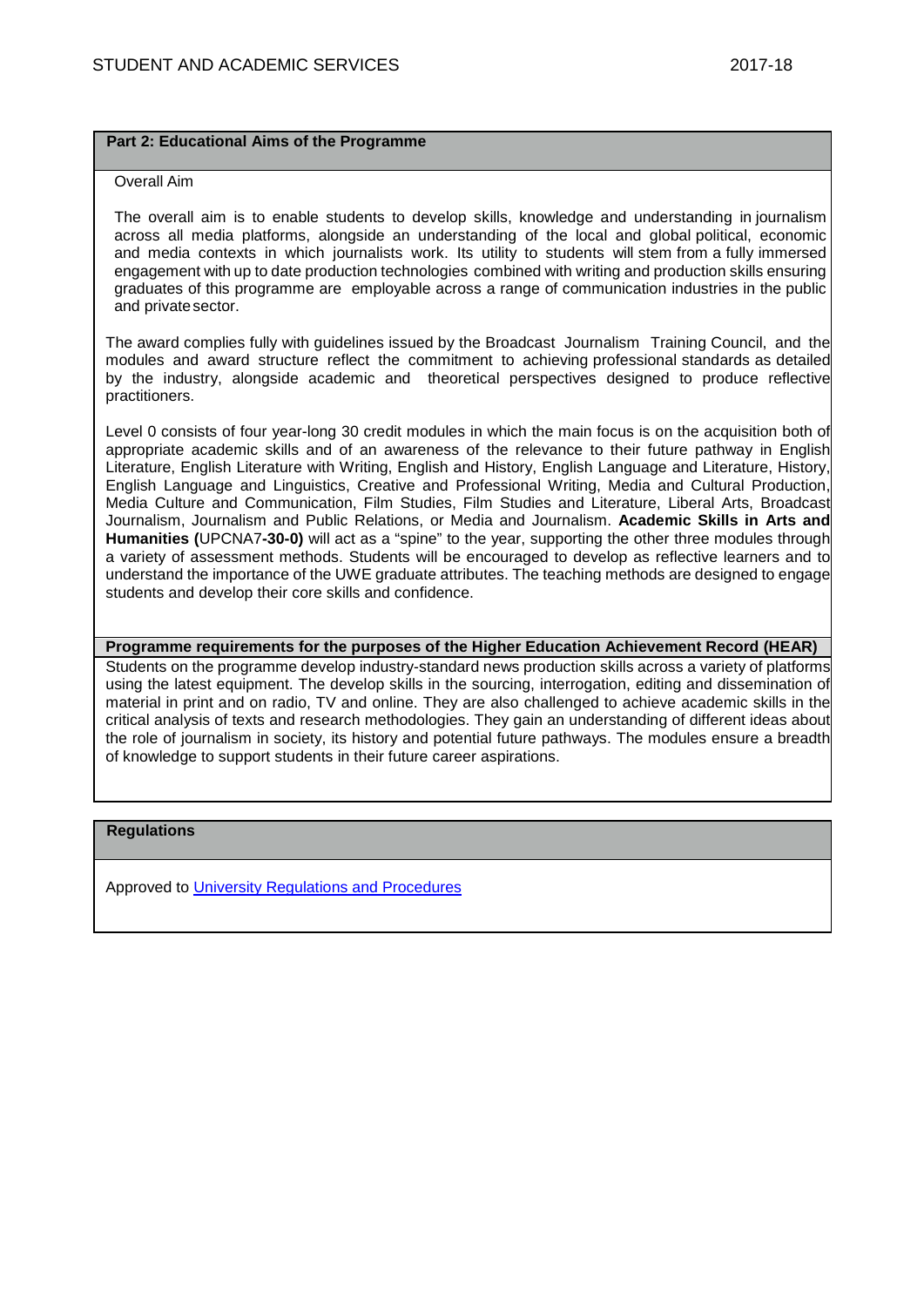| Part 3: Learning Outcomes of the Programme                                                                                                                                                                                                                  |              |             |                    |                           |             |             |                    |                    |                           |                           |                    |                           |             |             |             |
|-------------------------------------------------------------------------------------------------------------------------------------------------------------------------------------------------------------------------------------------------------------|--------------|-------------|--------------------|---------------------------|-------------|-------------|--------------------|--------------------|---------------------------|---------------------------|--------------------|---------------------------|-------------|-------------|-------------|
| <b>Learning Outcomes:</b>                                                                                                                                                                                                                                   | JABALG-30-1  | JABAKA-30-1 | JABAJJ-30-1        | JABN6A-30-1               | JABAJL-30-2 | JABAJM-30-2 | JABN4T-30-2        | JABAKB-30-2        | JABPMH-30-3               | JABN4S-30-3               | JABN67-30-3        | JABN69-30-3               | JABN6B-30-3 | JABN68-30-3 | UABPMG-30-3 |
| A) Knowledge and understanding of:                                                                                                                                                                                                                          |              |             |                    |                           |             |             |                    |                    |                           |                           |                    |                           |             |             |             |
| To enable students to develop skills, knowledge and understanding in digital<br>journalism across print, screen and web platforms reflecting its converged,<br>multiplatform delivery.                                                                      |              | Χ           | X                  |                           |             | X           |                    |                    | X                         | X                         | X                  | X                         | X           |             |             |
| To enable to students to originate and develop story ideas, drawing from<br>traditional and novel news agendas and showing due sensitivity to what the<br>audience might expect.                                                                            | $\mathsf{x}$ | X           | X                  |                           |             | X           | $\pmb{\mathsf{x}}$ | X                  | $\sf X$                   | $\pmb{\times}$            | $\pmb{\mathsf{x}}$ |                           | X           | X           |             |
| (B) Intellectual Skills                                                                                                                                                                                                                                     |              |             |                    |                           |             |             |                    |                    |                           |                           |                    |                           |             |             |             |
| To establish a critical approach to both the practice and study of journalism                                                                                                                                                                               |              |             |                    | X                         |             |             | X                  |                    |                           |                           | X                  | X                         | X           |             | X           |
| To develop students' understanding of the political economy and organisation of<br>journalistic practice and news operations within the broader context of the media<br>industries                                                                          |              |             | X                  | $\boldsymbol{\mathsf{x}}$ |             |             | X                  |                    |                           |                           | X                  | $\mathsf{x}$              | X           |             | X           |
| (C) Subject/Professional/Practical Skills                                                                                                                                                                                                                   |              |             |                    |                           |             |             |                    |                    |                           |                           |                    |                           |             |             |             |
| To equip students with practical journalistic production skills including knowledge<br>of writing, subbing or reversioning copy for different news organisations,<br>audiences, platforms and purposes                                                      | X            | X           | X                  |                           | X           | X           |                    |                    | X                         | X                         | X                  | $\boldsymbol{\mathsf{x}}$ | X           | X           |             |
| To enable students to inform their journalism practice with a critical<br>understanding of standard frameworks established in law, industry regulation,<br>professional guidelines and ethical concerns in different national and international<br>contexts | X            | X           | X                  | X                         | X           | X           |                    | X                  | $\sf X$                   | $\boldsymbol{\mathsf{X}}$ | X                  |                           |             | X           |             |
| To give students the opportunity to gain professional experience of multimedia<br>journalism through work placement within the industry                                                                                                                     |              |             |                    |                           |             |             |                    |                    | $\boldsymbol{\mathsf{x}}$ | X                         |                    |                           |             |             |             |
| <b>Learning Outcomes:</b>                                                                                                                                                                                                                                   | JABALG-30-1  | JABAKA-30-1 | <b>UABAJJ-30-1</b> | <b>UABN6A-30-1</b>        | UABAJL-30-2 | UABAJM-30-2 | UABN4T-30-2        | <b>UABAKB-30-2</b> | UABPMH-30-3               | UABN4S-30-3               | UABN67-30-3        | UABN69-30-3               | UABN6B-30-3 | JABN68-30-3 | UABPMG-30-3 |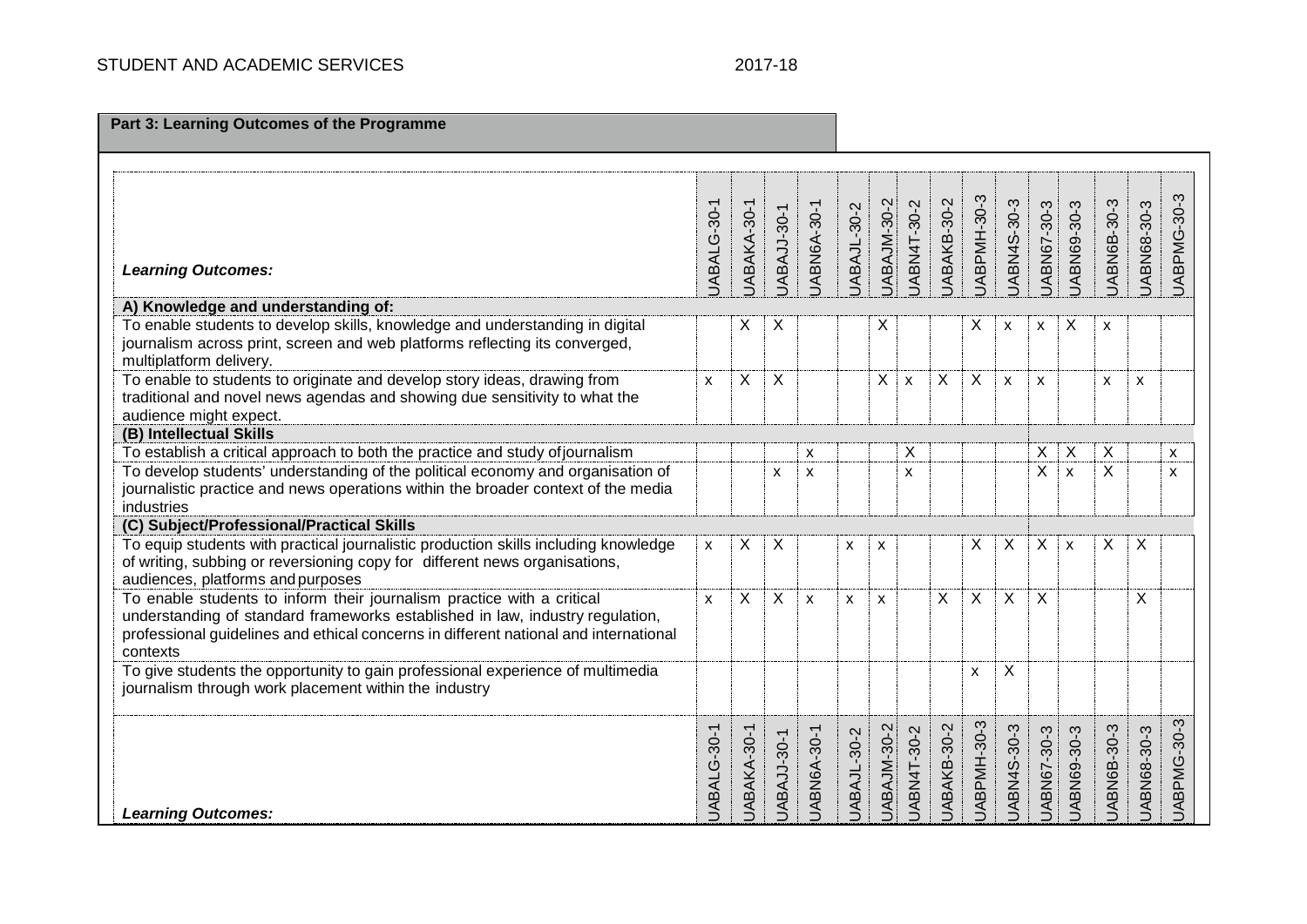| Part 3: Learning Outcomes of the Programme |                                                                                                                                     |   |   |   |  |  |   |   |   |              |                           |   |   |   |
|--------------------------------------------|-------------------------------------------------------------------------------------------------------------------------------------|---|---|---|--|--|---|---|---|--------------|---------------------------|---|---|---|
|                                            |                                                                                                                                     |   |   |   |  |  |   |   |   |              |                           |   |   |   |
|                                            | (D) Transferable skills and other attributes                                                                                        |   |   |   |  |  |   |   |   |              |                           |   |   |   |
|                                            | To develop students' ability to pursue complex tasks in an independent and<br>self-disciplined manner across multiple disciplines   |   | X | X |  |  |   | X | X | X.           | X                         | X |   |   |
|                                            | To prepare students for future careers which require a high level of analytical and<br>communication skills                         | X | X | X |  |  | X | X | X | $\mathsf{X}$ | $\boldsymbol{\mathsf{x}}$ | X | X | x |
|                                            | To recognise issues relating to employment and self-employment in relation to<br>current, and changing, industry/professional needs |   |   |   |  |  |   | X | X | x            |                           | x |   |   |
|                                            |                                                                                                                                     |   |   |   |  |  |   |   |   |              |                           |   |   |   |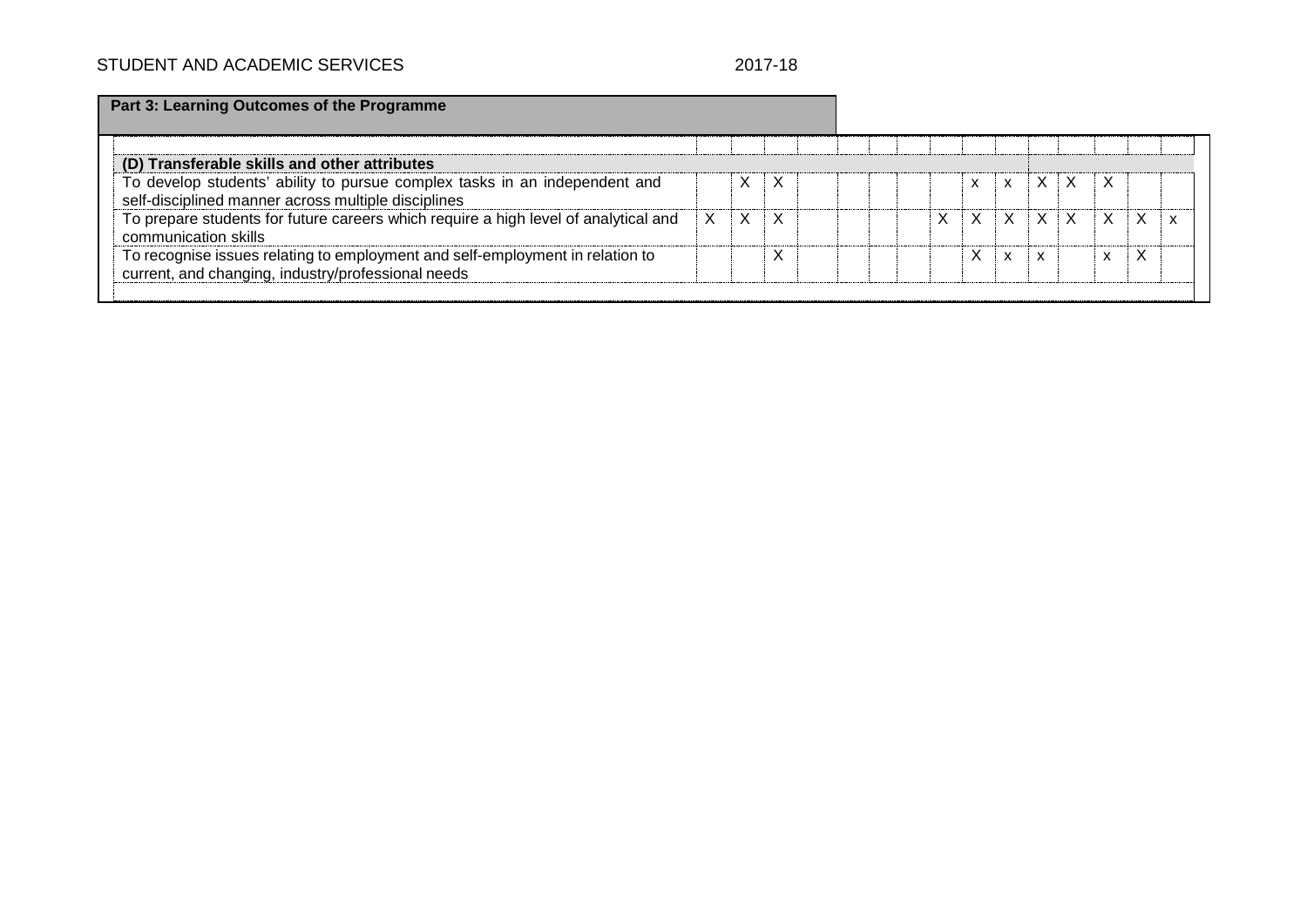# **Part 4: Programme Structure**

This structure diagram demonstrates the student journey from Entry through to Graduation for a typical **full time student**, including: level and credit requirements interim award requirements module diet, including compulsory and optional modules

| <b>ENTRY</b> |                  | <b>Compulsory Modules</b>                                                                                                                                                                                                                              | <b>Optional Modules</b> | Interim Awards |
|--------------|------------------|--------------------------------------------------------------------------------------------------------------------------------------------------------------------------------------------------------------------------------------------------------|-------------------------|----------------|
|              | $\circ$<br>Level | <b>UPCNA7-30-0</b><br>Academic Skills for Arts<br>and Humanities<br><b>UPCNA8-30-0</b><br><b>Bristol, Arts and Culture</b><br><b>UPCNA9-30-0</b><br>Thoughts, ideas and myths:<br>past, present and future<br><b>UPCNC9-30-0</b><br>The Power of Words | None                    | None           |
|              |                  |                                                                                                                                                                                                                                                        |                         |                |

|                          | <b>Compulsory Modules</b>                                                    | <b>Optional Modules</b> | Interim Awards                   |
|--------------------------|------------------------------------------------------------------------------|-------------------------|----------------------------------|
|                          | UABALG-30-1                                                                  | None                    | Cert HE Broadcast                |
|                          | Newsgathering                                                                |                         | Journalism                       |
| $\overline{\phantom{0}}$ | UABAKA-30-1<br>Civic Journalism                                              |                         | Credit requirements 120 at<br>L1 |
| evel                     | UABAJJ-30-1<br>Introduction to Broadcast<br>Journalism                       |                         |                                  |
|                          | <b>UABN6A-30-1</b><br>Introduction to Journalism<br>and Public Communication |                         |                                  |

|                 | <b>Compulsory Modules</b>                                                                                                                                       | <b>Optional Modules</b> | Interim Awards                             |
|-----------------|-----------------------------------------------------------------------------------------------------------------------------------------------------------------|-------------------------|--------------------------------------------|
|                 | UABAJL-30-2                                                                                                                                                     |                         | DipHE Broadcast                            |
|                 | Broadcast Journalism 1                                                                                                                                          | <b>None</b>             | Journalism                                 |
| $\sim$<br>Level | UABAJM-30-2<br>Broadcast Journalism 2<br><b>UABN4T-30-2</b><br>Researching Journalism<br>and Public Communication<br>UABAKB-30-2<br>Media Regulation and<br>Law |                         | Credit requirements<br>240 at L1 and above |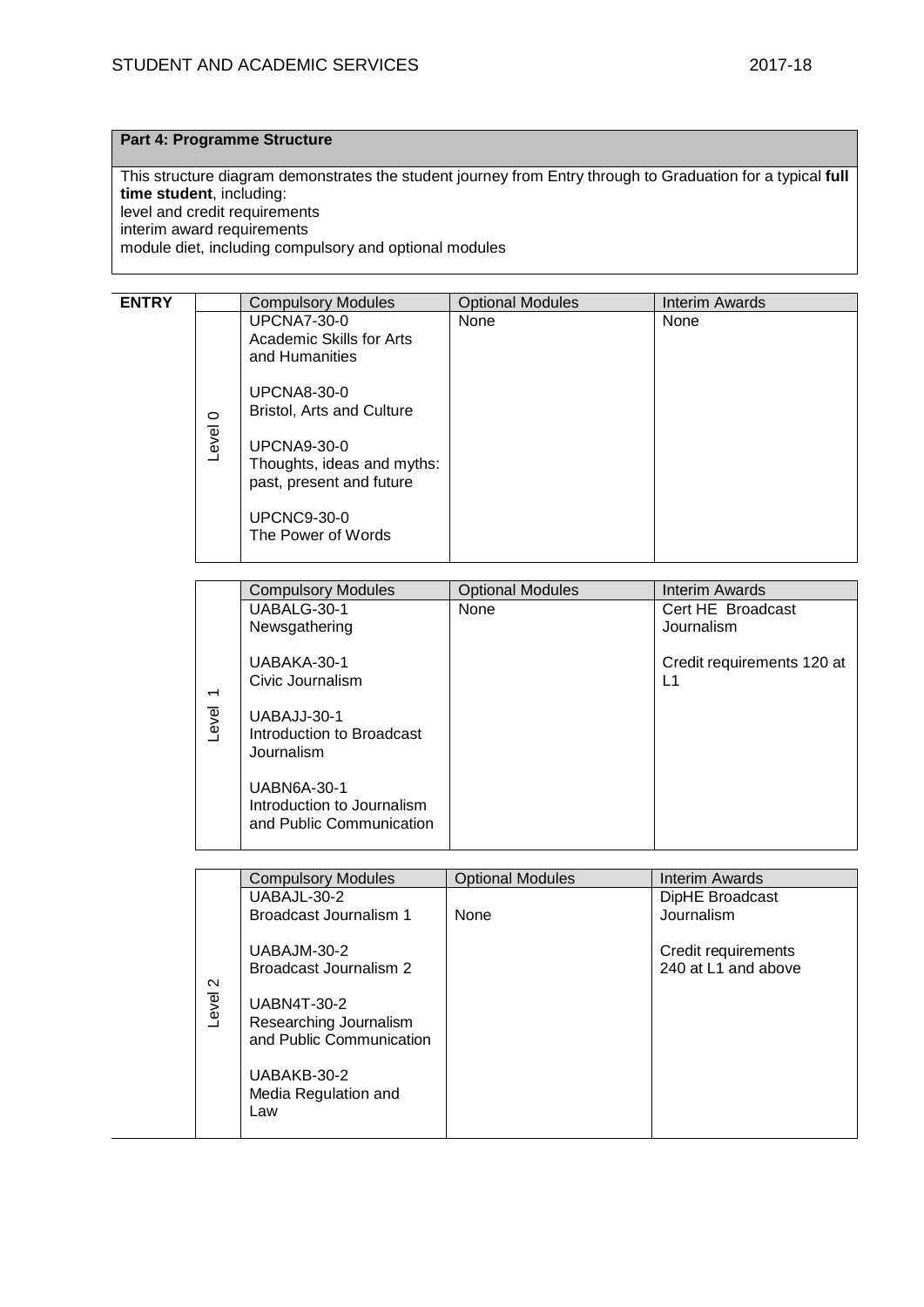|         | <b>Compulsory Modules</b>                                | <b>Optional Modules</b>                                               | <b>Interim Awards</b>                       |
|---------|----------------------------------------------------------|-----------------------------------------------------------------------|---------------------------------------------|
|         | UABPMH-30-3<br><b>Advanced Broadcast</b><br>Journalism 1 | UABN67-30-3<br><b>Final Year Project</b><br>Excluded from taking with | BA Broadcast Journalism                     |
|         |                                                          | Journalism Dissertation                                               | Credit requirements:<br>300 at L2 and above |
|         | <b>UABN4S-30-3</b>                                       | UABN69-30-3                                                           |                                             |
|         | <b>Advanced Broadcast</b><br>Journalism 2                | Activism and the Media                                                |                                             |
|         |                                                          | <b>UABN6B-30-3</b>                                                    |                                             |
|         |                                                          | Journalism Innovations                                                |                                             |
| Level 3 |                                                          | UABN68-30-3                                                           |                                             |
|         |                                                          | <b>Advanced Feature Writing</b>                                       |                                             |
|         |                                                          | UABPMG-30-3<br>Journalism Dissertation                                |                                             |
|         |                                                          | Excluded from being taken<br>with Final Year Project                  |                                             |
|         |                                                          |                                                                       | <b>Highest Target:</b>                      |
|         |                                                          |                                                                       | <b>BA(Hons) Broadcast</b><br>Journalism     |
|         |                                                          |                                                                       | Credit requirements:<br>360 at L2 and above |
|         |                                                          |                                                                       |                                             |

# **GRADUATION**

#### **Part time:**

The following structure diagram demonstrates the student journey from Entry through to Graduation for a typical **part time student.**

Y1

 UPCNA7-30-0 Academic Skills for Arts and Humanities UPCNA8-30-0 Bristol, Arts and Culture

Y2

 UPCNA9-30-0 Thoughts, ideas and myths: past, present and future UPCNC9-30-0 The Power of Words

**Interim Awards: None** 

Y3

UABALG-30-1 Newsgathering UABAKA-30-1 Civic Journalism

Interim Awards: None

Y4 UABAJJ-30-1 Introduction to Broadcast Journalism UABN6A-30-1 Introduction to Journalism and Public Communication

Interim Award: Credit requirements 120 – Cert HE Broadcast Journalism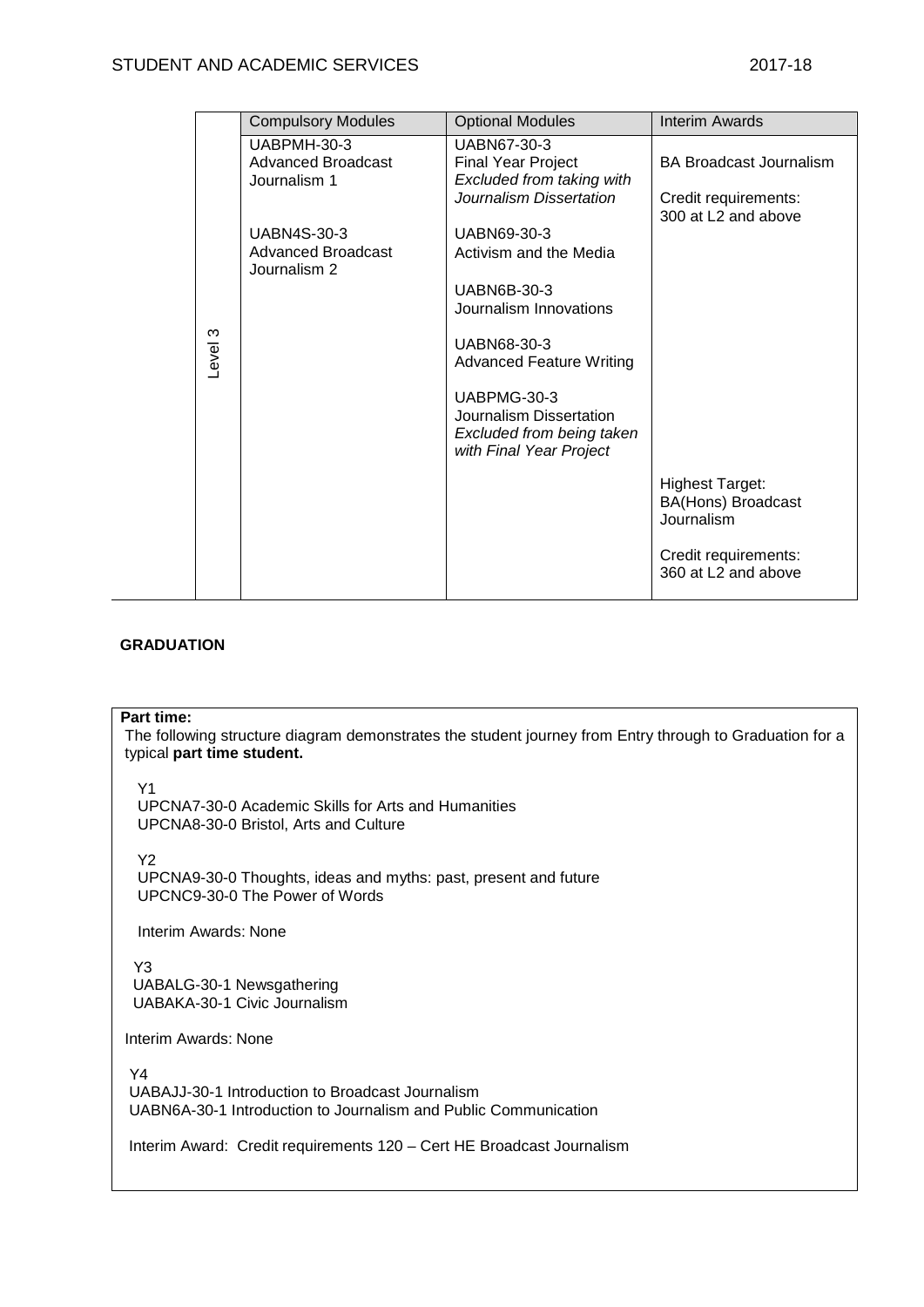Y5 UABAJL-30-2 Broadcast Journalism 1 UABAJM-30-2 Broadcast Journalism 2 Interim Award: None Y6 UABN4T-30-2 Researching Journalism and Public Communication UABAKB-30-2 Media Regulation and Law Interim Awards: Credit requirements 240 – Dip HE Broadcast Journalism Y7 UABPMH-30-3 Advanced Broadcast Journalism 1 UABN4S-30-3Advanced Broadcast Journalism 2 Interim Award: None Y8 Optional Modules: UABN67-30-3 Final Year Project \* UABN69-30-3 Activism and the Media UABN6B-30-3 Journalism Innovations UABN68-30-3 Advanced Feature Writing UABPMG-30-3 Journalism Dissertation\* *\*Excluded combinations* Interim Awards: Credit requirements– 300 - BA Broadcast Journalism Highest Target - Credit requirements– 360 - BA (Hons) Broadcast Journalism **GRADUATION** 

# **Part 5: Entry Requirements**

The University's Standard Entry Requirements apply with the following additions:

All students will be interviewed on application.

Tariff points as appropriate for the year of entry - up to date requirements are available through the [courses database.](http://www1.uwe.ac.uk/whatcanistudy/courses)

# **Part 6: Reference Points and Benchmarks**

[QAA UK Quality Code for HE](http://www.qaa.ac.uk/assuringstandardsandquality/quality-code/Pages/default.aspx)

-Framework for higher education qualifications (FHEQ)

-Subject benchmark statements

-Qualification characteristics for [Foundation degrees](http://www.qaa.ac.uk/en/Publications/Documents/Foundation-degree-qualification-benchmark-2010.pdf)

[Strategy 2020](http://www1.uwe.ac.uk/about/corporateinformation/strategy.aspx)

[University policies](http://www1.uwe.ac.uk/aboutus/policies)

S*taff research and professional expertise:* All members of the Journalism teaching team are engaged in research or professional practice and engage with a wide range of professional contacts and published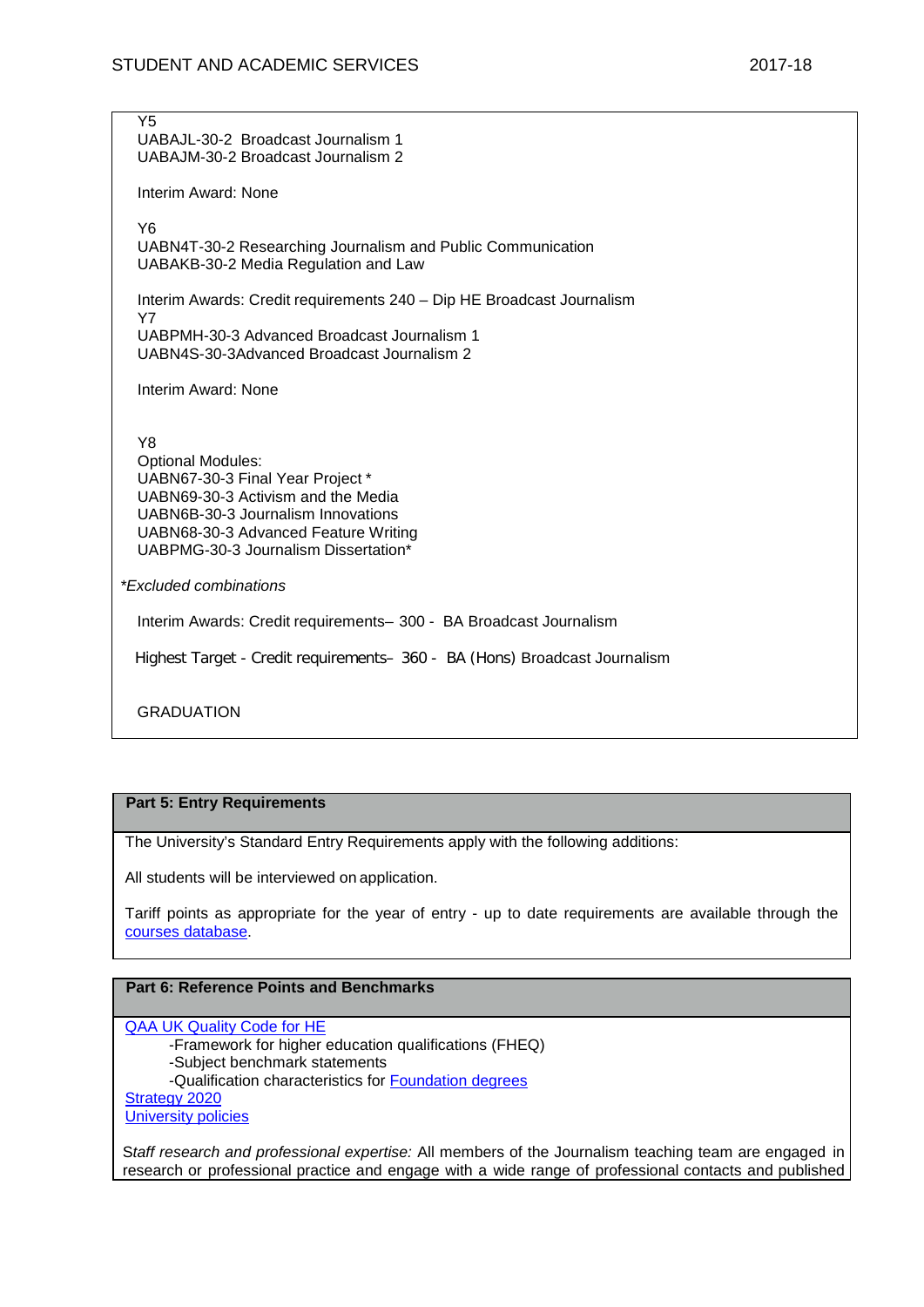## **Part 6: Reference Points and Benchmarks**

work to inform the academic content of this programme.

*Employer interaction/feedback:* Staff are actively involved in their own practice and knowledge exchange activities with partnerships across a broad range of commercial and non-commercial organisations within the fields of journalism, media and the creative industries. We have also drawn on advice from our industry contacts in the development of this programme

Two recent reports spell out the need for graduates with the skills we will develop in this programme: "The Fuse. Igniting High Growth for Creative, Digital and Information Technology Industries in the UK", Council for Industry and Higher Education (CIHE), September 2010.

[\(http://www.cihe.co.uk/wp-content/themes/cihe/document.php?file=1009TheFuse.pdf\)](http://www.cihe.co.uk/wp-content/themes/cihe/document.php?file=1009TheFuse.pdf)) contains the following key points:

The technology and content industries currently contribute  $£102$  billion in gross value added to the UK economy. Reportedly 80% of the US's productivity advantage over the UK is derived from better use of digital technology.

• Over 2.5 million employees and freelancers work in the content and technology industries in the UK. The growth in the number of people working in technology occupations has run at twice the UK average over the past eight years and forecast employment growth to 2018 is four times the UK average.

UK Higher Education must enable a broader range of mature students to retrain for Creative, Digital and IT industries and fill its skillsgaps.

Accordingly, the programme has been designed with those recommendations and guidance statements at the forefront of the curriculum. The programme has been designed in consultation with the BJTC and representatives from the Journalism sector in Bristol.

In line with the University's strategy to embed principles of employability at all levels of the curriculum, modules will include live briefs set by partners negotiated through partners such as the BBC, Bristol LMC, Bristol Postetc.